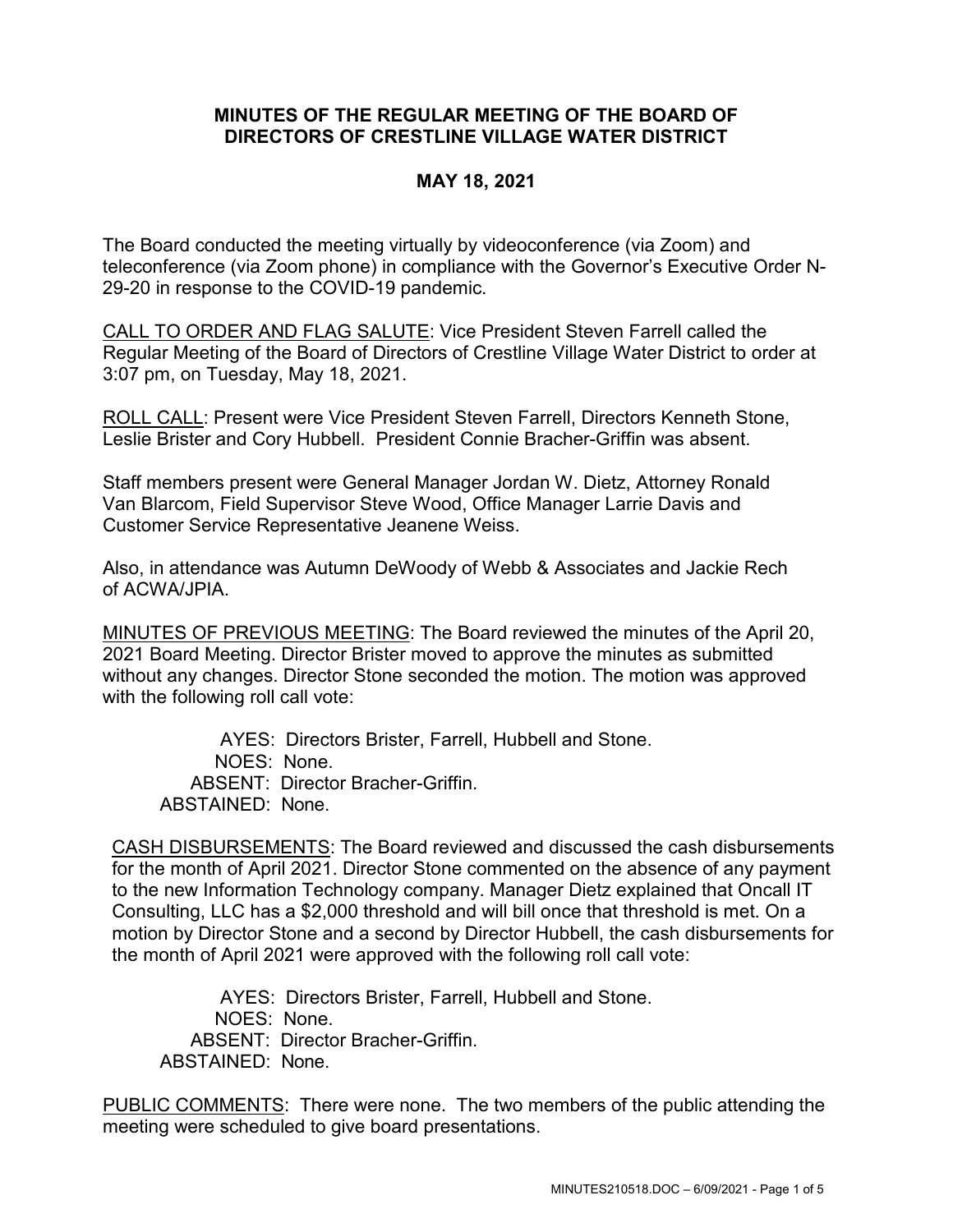UPDATE ON URBAN WATER MANAGEMENT PLAN (UWMP) – WEBB & ASSOCIATES: Autumn DeWoody, Senior Analyst at Webb & Associates gave a progress report on the UWMP. The draft report is expected to be completed by Friday, May 21, 2021. A second notice was mailed on May 14<sup>th</sup> with details on the scheduled June  $15<sup>th</sup>$ , 2021 public hearing. A hard copy of the draft document is required to be made available to the public at the District Administrative Office no later than June 1, 2021. The draft report is also required to be posted on the District's website no later than June 1, 2021.

It was noted that changes made to the Water Code in 2018 regarding the Water Shortage Contingency Plan (WSCP) would require that the Board of Directors meeting agenda should list the review and approval of the WSCP separately from the UWMP although the WSCP is contained in Chapter 8 of the UWMP. This would also mean one public hearing, vote, and resolution adoption for the WSCP and a second public hearing, vote and resolution adoption for the UWMP. The ideology behind adopting the Plans separately is to allow for review revision to the WSCP, independently and periodically as needed in reaction to water shortages. Annual review by the Board is recommended.

There was general discussion on the key determinations used by Webb & Associates in preparing the reports. Director Farrell wants to ensure we are not rushing through the adoption process. Due to the impending July 1, 2021 deadline, Attorney Van Blarcom noted that the Board may choose not to adopt the Plans at the June 15, 2021 Board meeting to allow for more review.

PRESENTATION ON HEALTH SAVINGS PLANS - ACWA/JPIA: Jackie Rech, Employee Benefits Account Manager at ACWA/JPIA gave an informational presentation to the Board about Health Savings Plans. The District does not currently offer employees this type of plan and would have the opportunity to do so. The potential savings to the District would not be significant, approximately \$10,000 if all employees signed up. It was determined that an additional ACWA/JPIA presentation to District Staff would be needed in order to assess how many, if any, employees would be interested in this plan. Adoption of the Plan would make this option available without cost to the District if no one chose to participate. No action was taken by the Board at this time.

## CONSIDER PROPOSED CHANGES TO DISTRICT ADMINISTRATIVE CODE

AND PERSONNEL MANUAL: Manager Dietz gave the Board a progress report and some samples of revisions of the Administrative Code and Personnel Manual. Current District policy allows for advancement between ranges of the salary grade upon attainment of certain water treatment and water distribution certificates. The exam, course and certificate application fees are not reimbursed and are the sole responsibility of the employee. General discussion ensued regarding the possibility of reimbursing exam fees upon notification of a passing grade.

Another proposed change was to allow the General Manager to administer the Certificate Proficiency Exam to certified employees every 3 years instead of annually by the District. Director Stone questioned Manager Dietz as to what made him qualified to administer such an exam as Manager Dietz does not hold any certification in water treatment or water distribution.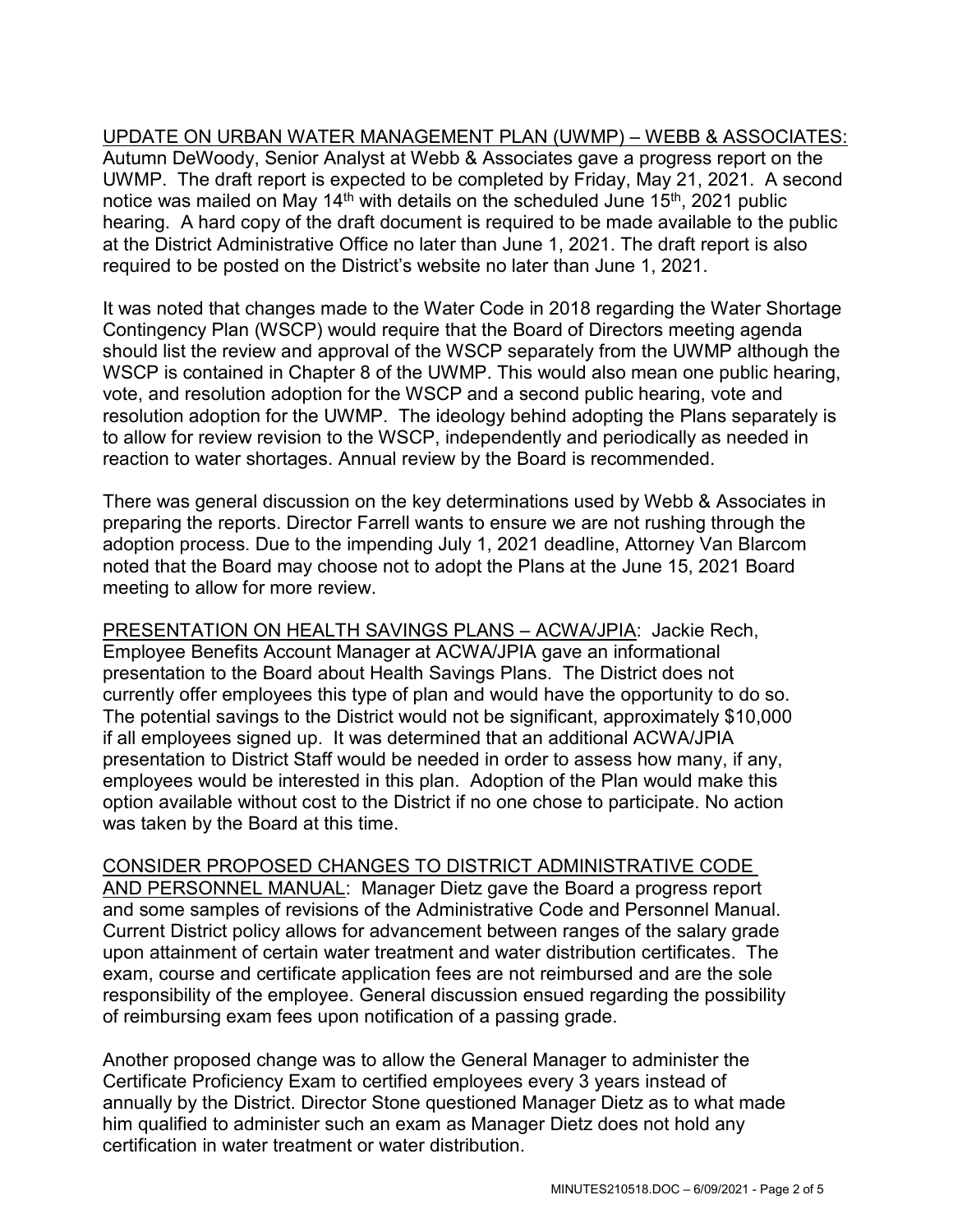There was also general discussion regarding whether Paid Time Off (PTO) should be allowed to be used for Continuing Education Units (CEU's). The Board requested a formal report and cost analysis by Manager Dietz on all of the proposed changes to these policies at a future Board meeting.

CONSIDER ADOPTION OF DISTRICT RECORDS RETENTION POLICY: There was general discussion regarding the working draft of the proposed Records Retention Policy presented. Director Stone thanked Representative Weiss for her work on the retention schedule.

NEW DISTRICT WEBSITE PRESENTATION: After researching different website vendor options, Manager Dietz and Director Farrell found Streamline to be the most advantageous and ADA compliant option. Streamline will not charge a conversion fee. The cost to the District would include Streamline's monthly fee of \$260.00 per month without a contract or set up fee, however the District would be responsible for setting up and maintaining the website. A sample of the new website was presented to the Board. No Board action was taken at this time.

REPORT ON ACWA/JPIA VIRTUAL SPRING CONFERENCE, WEEK OF MAY 10, 2021: Director Farrell attended the two-day ACWA Virtual Spring Conference. Due to technical issues on the first day, part of the conference was not made available to view until Friday that week therefore delaying Director Farrell's full report to the Board until next month's meeting. There was general discussion regarding Director Farrell's attendance at the JPIA Virtual Conference on May 10, 2021.

MANAGER'S REPORT/PROJECT UPDATE: Manager Dietz reported that the District Administrative Office remains open to the public and continues to take extra Covid-19 precautionary measures including requiring masks be worn by the public entering the facility.

Manager Dietz will continue to work with Attorney Van Blarcom on proposed changes and creation of District Policies.

The public will be allowed to comment on the Urban Water Management Plan at the regular June Board meeting.

Field updates included completion of annual flushing and Air Vac maintenance. Two new seasonal help employees have been hired to assist with District projects this summer.

Marine Diving Solutions is scheduled to perform required 5-year tank inspections on seven District tanks in June.

Two Field Servicemen assisted a man who had fallen in his driveway and his wife was unable to help him get back up. The Servicemen stopped and helped him get back into his home. The couple phoned the District Office to say thank you and praised them as heroes.

AdEdge technologies has partnered with the Charles P. Crowley Company, who will now be representing the Electra Well project.